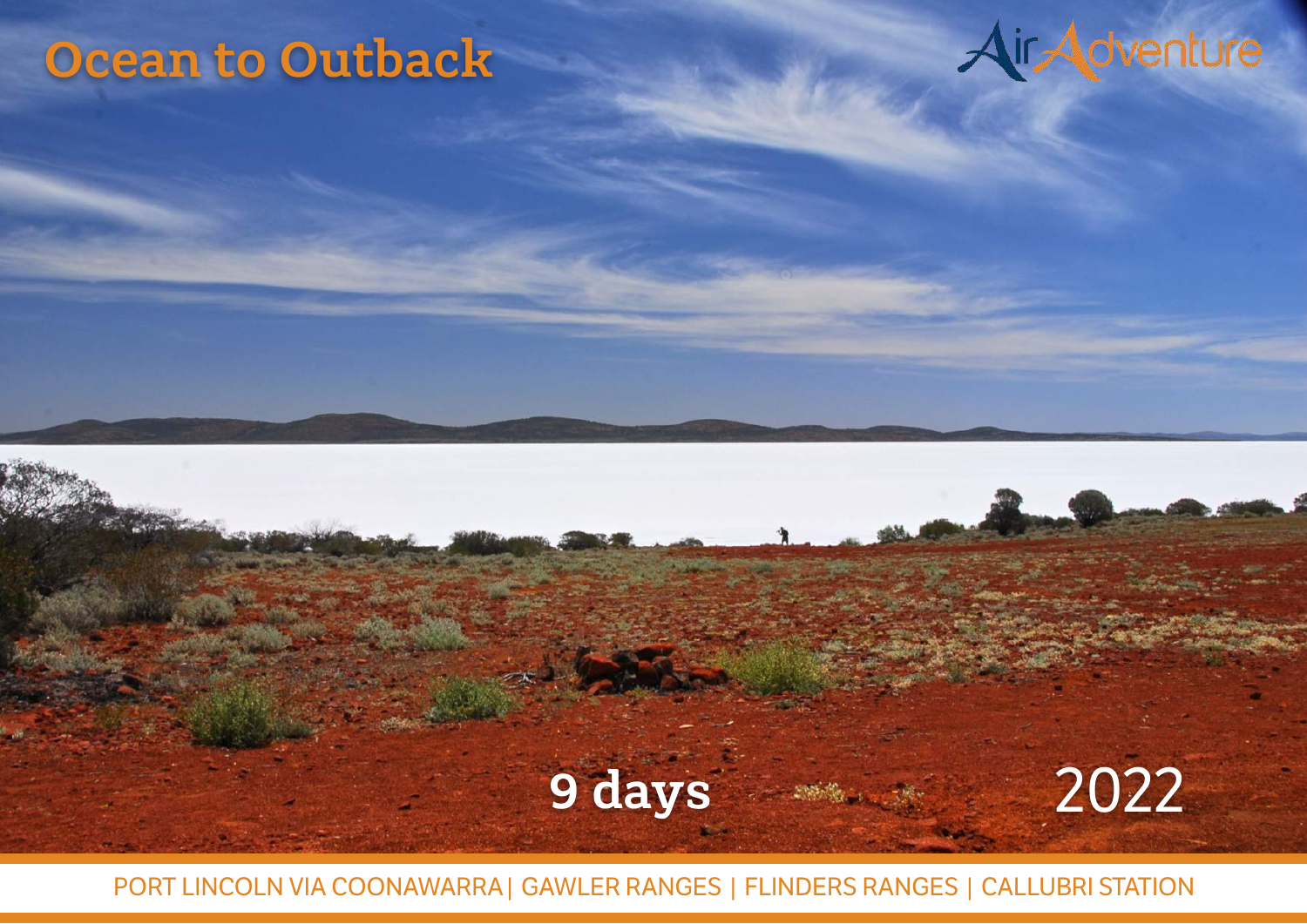For over 45 years Air Adventure has been delivering truly authentic outback encounters.



We focus on flying you to the little known and seldom visited locations.

There is no better way to visit remote Australia than by private aircraft.



# Time to get excited…

### MIX YOUR OWN BLEND AT COONAWARRA

Land at an airfield amongst the vines of the terra rossa. Stroll around the historic 1800s Wynns Estate for a private tour before donning a lab coat to get a bit messy and blend your own Coonawarra red - with some expert tuition.

# SAVOUR THE FRESHEST SEAFOOD BOUNTY

Port Lincoln is widely known as the 'seafood capital' of Australia. The bounty of the sea around Port Lincoln is diverse: blue and yellow fin tuna, abalone, Coffin Bay oysters, blue lip mussels, crab, crayfish - the list is endless.

# A UNIQUE STAY IN A SAFARI CAMP

Kangaluna Safari Camp located in the Gawler Ranges is an incredible destination and offers an amazing diversity and profusion of wildlife in numbers rarely seen elsewhere in Australia. The camp is a wonderful place to relax, walk and observe the nature which lives in harmony with our presence.

# IMMERSE YOURSELF AND SOAK UP ICONIC OUTBACK HOSPITALITY

Spend the night at the stylish Prairie Hotel located on the plains of the western Flinders Ranges. Enjoy the picture perfect sunset and gourmet outback cuisine they are famous for in the remote outback location of Parachilna (pop.  $2)$ .







8 GROUP SIZE

2098 KILOMETRES FLOWN

1hr 15mins AVG FLIGHT TIME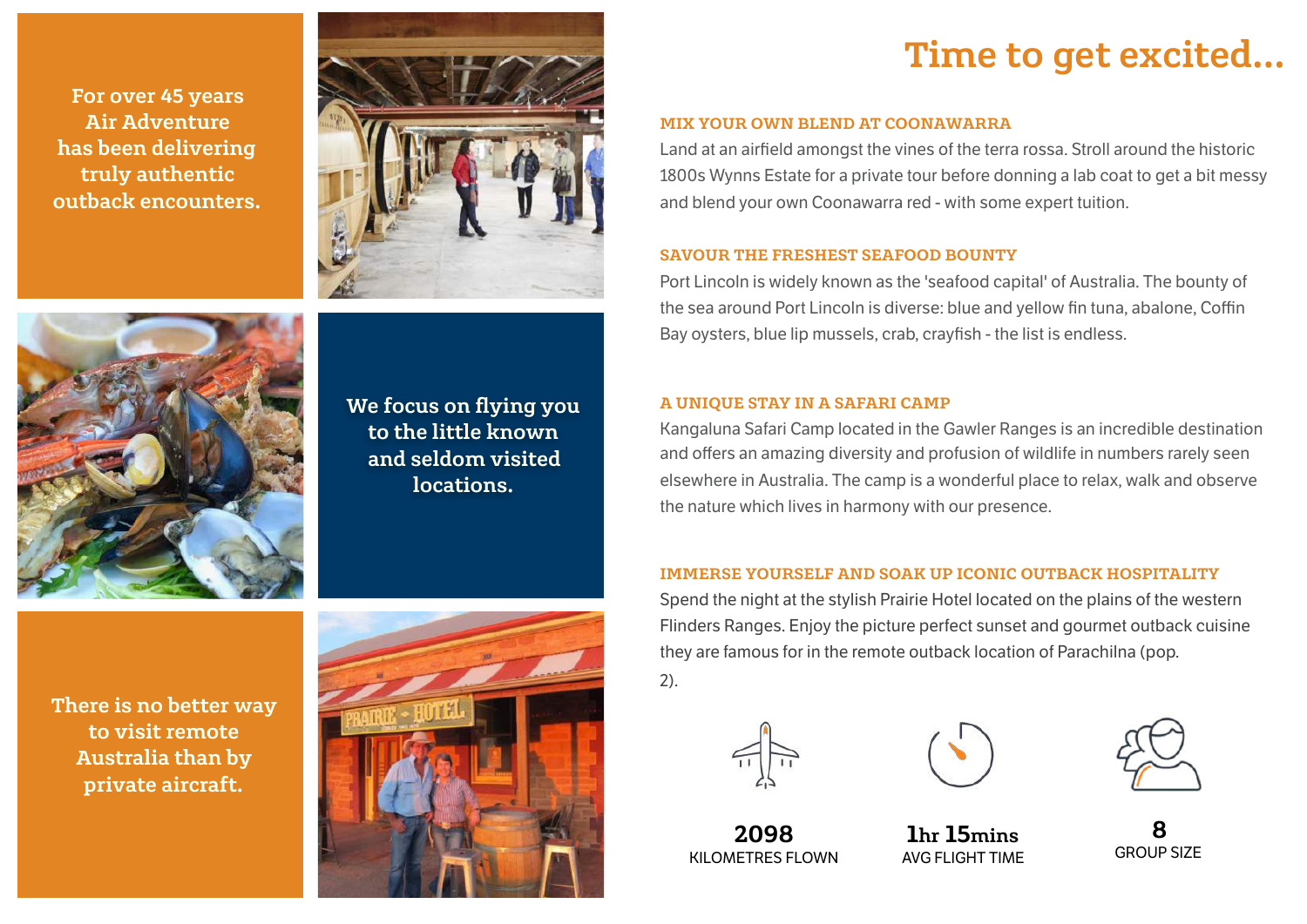# Your adventure starts here…



# Day 1: Melbourne, Essendon – Port Lincoln via Coonawarra

Fly from Essendon Airport direct to the Coonawarra, landing at an airfield amongst the vines of the terra rossa. Met at the airfield, short transfer to the historic 1800s Wynns Estate for a private tour before donning a lab coat to get a bit messy and blend your own Coonawarra red - with some expert tuition. For lunch we are going to fly you to Mayura Station, producer of the country's ultra-premium wagyu beef. Your lunch is served at the chef's table where you will learn the finer points of wagyu with a 4 course showcase meal, matched with museum release Australian wines.

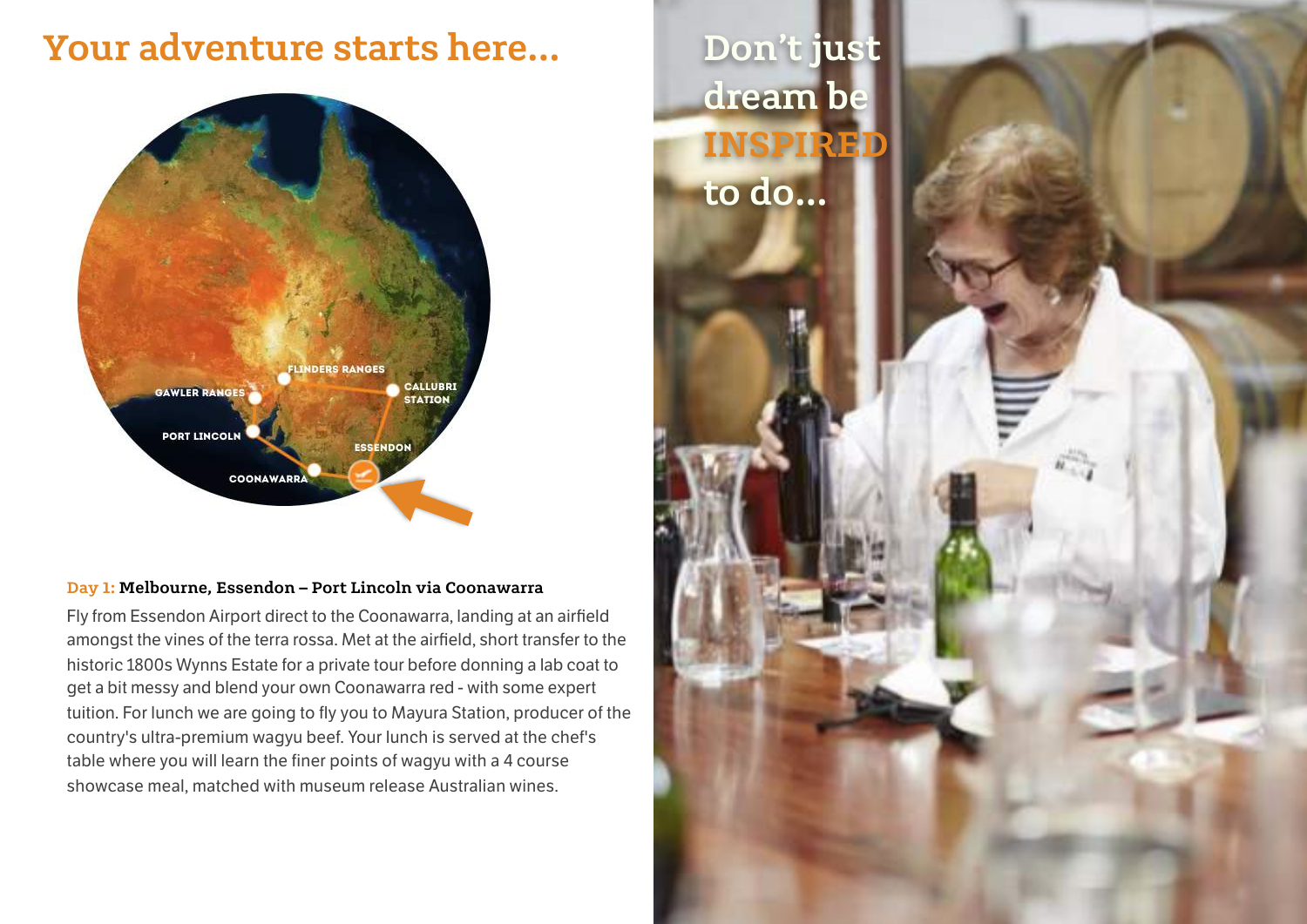VENTURE beyond ordinary…

This afternoon, fly out to Port Lincoln, settle into your waterside accommodation and relax. An informal, light meal this evening.



# Day 2: Port Lincoln

Today is all about discovering the incredible bounty of the seas off Port Lincoln. This town has a thriving and lucrative seafood industry. Predominantly known for its blue fin tuna, the region has a lot on the menu: Coffin Bay oysters, kingfish, abalone, mussels, crayfish and more. Your private guide will take you on a 'hunt and gather' experience, calling in at local producers to learn about their operation but also collecting supplies (hands on) for a seafood feast to be prepared by a local private chef this evening. No flight today.

# Day 3: Port Lincoln – Gawler Ranges

Following breakfast, return to your waiting aircraft to fly north of the Goyder Line to the very northern reaches of the Eyre Peninsula. Later on you will walk on Lake Sturt in the Corrobinnie Depression and see the array of colours and patterns in the bed of the old lake. This is a geological marvel, with many interesting subjects. Lunch at the Organ Pipes Amphitheatre where we regularly see Yellow Foot Rock Wallabies. Visit amazing Pildappa wave rock enroute to an early arrival back to Kangaluna. Sunset drinks will finish the day at Sturt's Lake.



Flight time 35 mins

2 nights at Kangaluna Safari Camp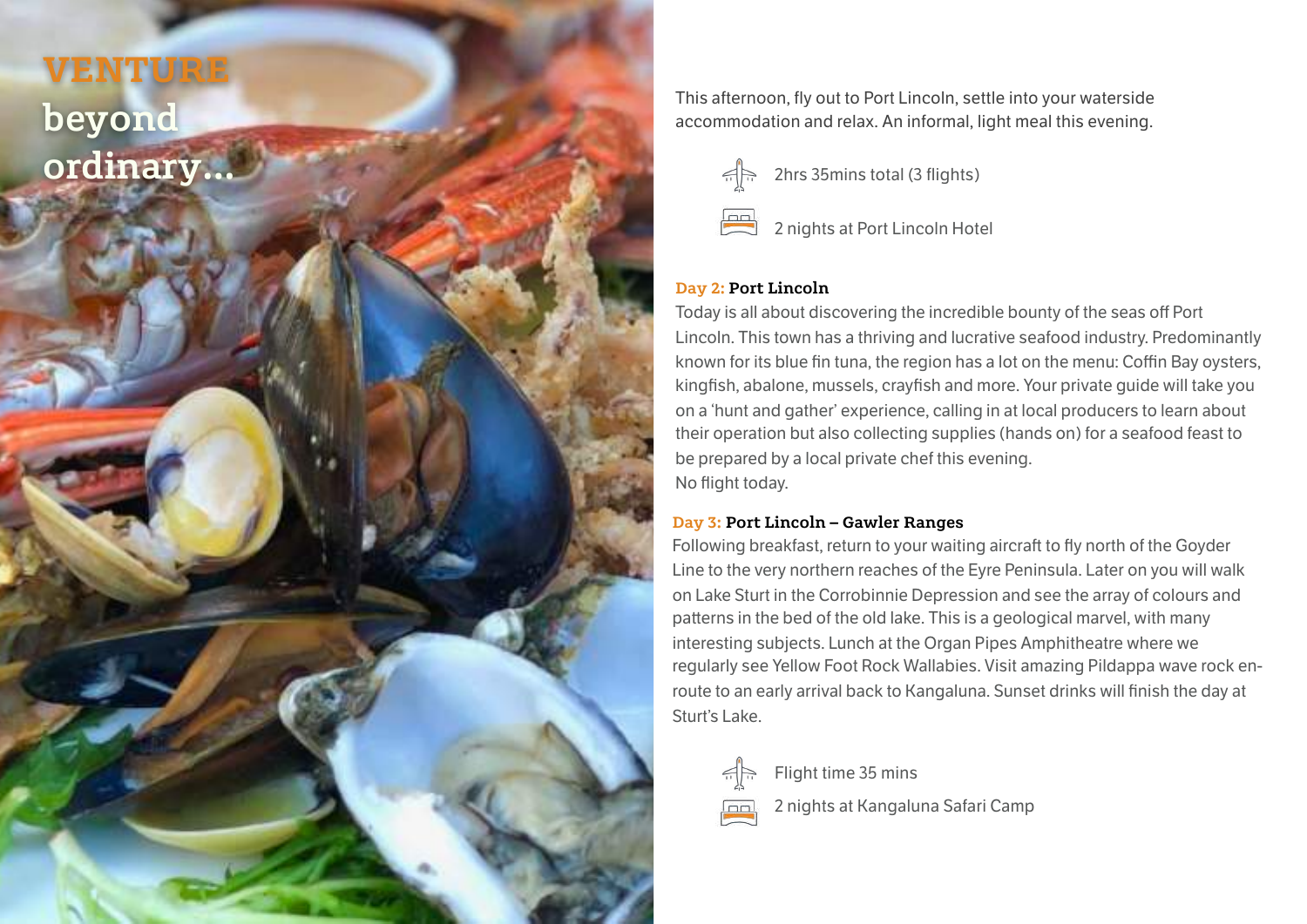# Day 4: Gawler Ranges

Today we will head out to Mt Ive Station and explore Lake Gairdner, which is like a piece of Antarctica, with its glistening white salt pan set in the red landscape. Walk on the surface of the lake and look north to see the endless white plain and the striking red surrounds and islands. The red dunes along the lake yield many animal tracks, flowers in spring, interesting vegetation and birds. In the afternoon we drive through a changing landscape, cigar shaped volcanic rock formations 1600 million years old, and lots of wildlife. You may see emus and red, western grey and euro kangaroos as we drive through the ancient outback range to Kangaluna Camp.

### Day 5: Gawler Ranges - Flinders Ranges

Following breakfast at camp, private transfer back to Wudinna and rejoin your aircraft. Fly from the Gawler Ranges to the Flinders Ranges, landing at Leigh Creek. Met by Ross Fargher, 4th generation grazier and co-owner of the Prairie Hotel. Ross will take you through his 200,000 acre property, 'Nilpena' to visit the 550 million year old Ediacaran Fossils. Continue from here to the iconic Prairie Hotel, your home for the next two nights.



Flight time 1hr 5 mins



# Day 6: Flinders Ranges

A full day with Ross out exploring the western Flinders Ranges including Blinman, Brachina Gorge and Parachilna Gorge. There is the opportunity to view wildlife such as wedge-tailed eagles and yellow-footed rock wallabies. The Prairie is located out on the plains to the west of the Flinders Ranges with the mountains providing a picturesque backdrop. Sunsets spent out the front of the pub are where long lasting memories and new friendships are made. No flight today.

# **MARVEL** and observe a geographical WONDER…

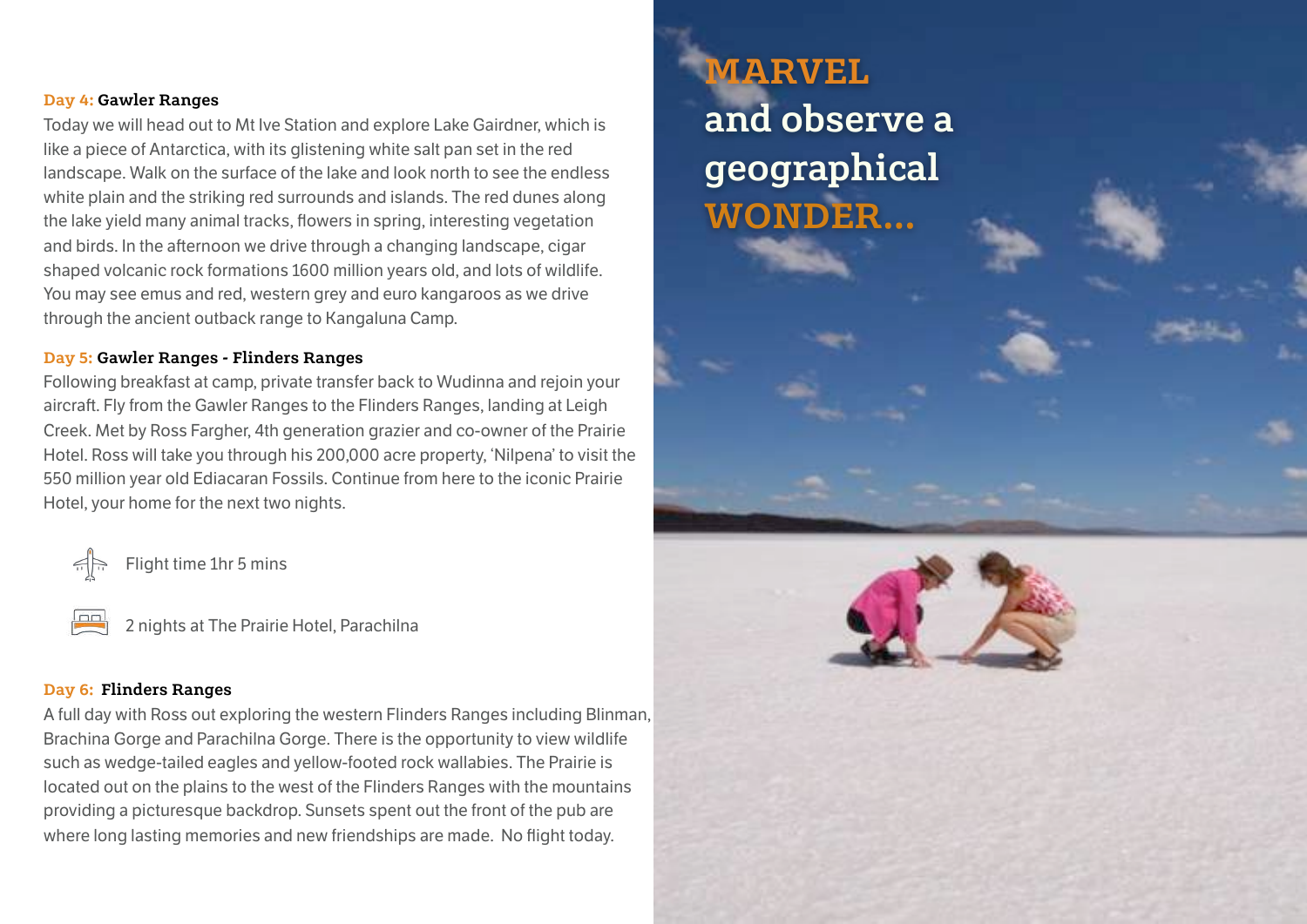

# Day 7: Flinders Ranges - Callubri Station

Farewell your hosts after a relaxed, country style breakfast. Its a scenic drive back up to Leigh Creek to rejoin your aircraft. Fly across the border to central NSW, landing at Nyngan. Here you will be met by your friendly hosts from Callubri Station and driven the short distance out to their property. After settling in and lunch, venture out to explore the station marvel and observe a geographical wonder culminating in sunset drinks at Mt Surprise affording expansive views.



2 nights at Callubri Station

# Day 8: Callubri Station

Breath in the fresh country air as you wander down to The Shearer's Quarters to grab morning tea, pack your afternoon 'smoko' and grab some caffeine to kick start the day! Whilst you enjoy a delicious locally roasted brew and some home baked goodies we will run through a farm briefing before jumping back onboard our troopie and heading for the paddocks! At Callubri Station they are into giving visitors the chance to become part of the team for a day. No flight today.

# Day 9: Callubri Station - Melbourne

Enjoy a relaxed start to the day, a walk around the property and then brunch, rejoin your aircraft for the flight back to Melbourne.

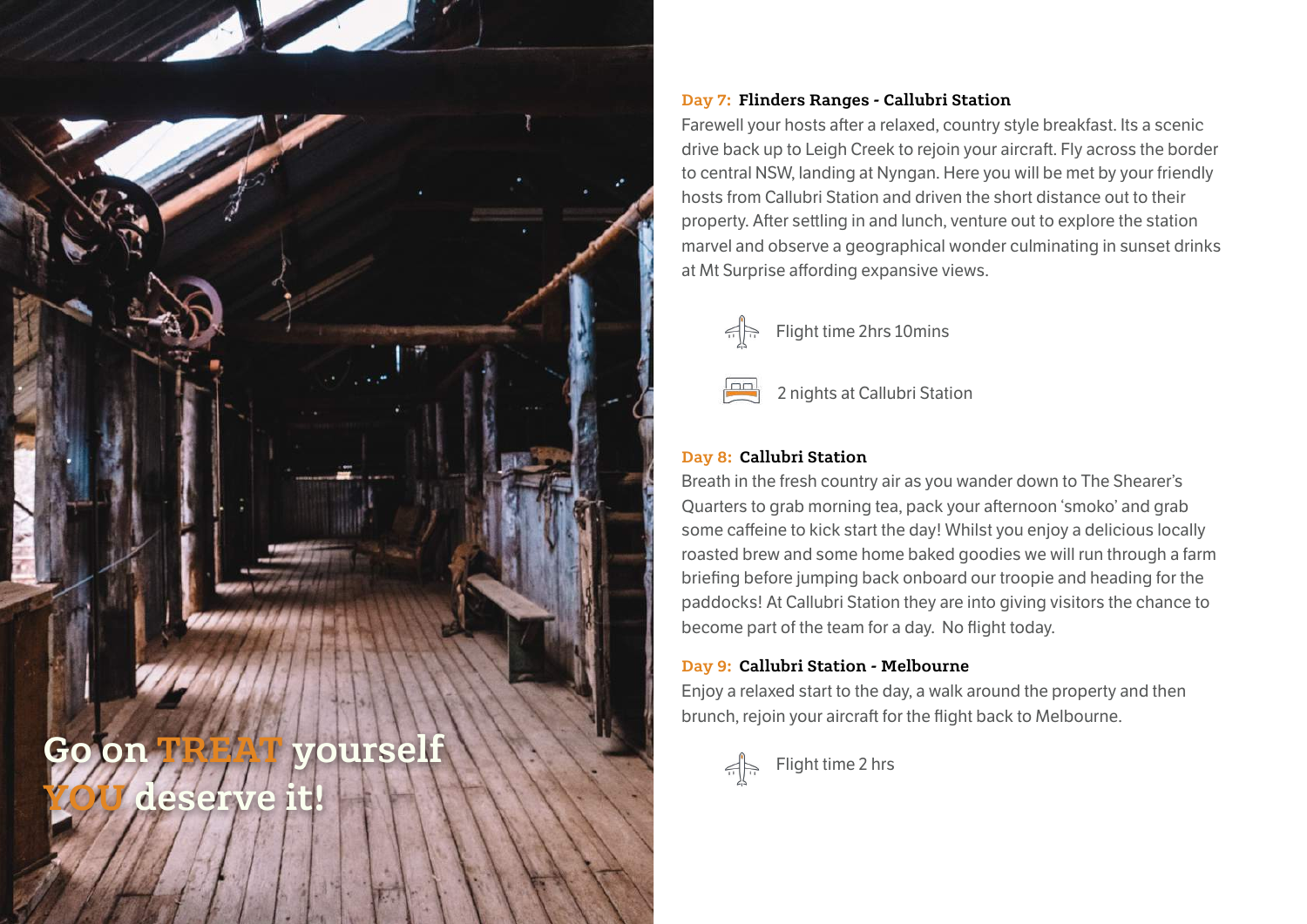

# Our story…

In the early 1960s the north of Western Australia was still considered by many to be the end of the world. Then along came Rod Dyer (1925-2008)- Pioneering Pastoralist and Bush Pilot - with a vision.

Air Adventure Australia was founded by Rod having clocked up over 10,000 hours as a bush pilot he pioneered 'Ellenbrae' cattle station in the Kimberley back in the 60s.

It was the combination of Rod's knowledge, love of the outback and flying that led him to launch Air Adventure. Since 1977, thousands of travellers have chosen to fly with Air Adventure to the Australia less-travelled.

Today, the company is guided by Rod's son, John Dyer who is also a pilot and very passionate about creating high quality travel experiences spanning the entirety of the Australian continent.

His team at Air Adventure, including his wife Alyson, share his enthusiasm and dedication to create unforgettable travel for their guests.

# Don't just take it from us… here's what our previous travellers say:

"Our tour leader Diana was outstanding - she was great company, and an unobtrusive carer of us. The lunch by the harbour was beautifully done, fresh, delicious crayfish which was brilliantly organised and the whole trip was truly wonderful."

- Elizabeth, Heathmont, VIC

"A wonderful adventure! Living up to expectations and beyond." - Pam, South Yarra, VIC

We can't wait to  $A$ WELCOME YOU onboard…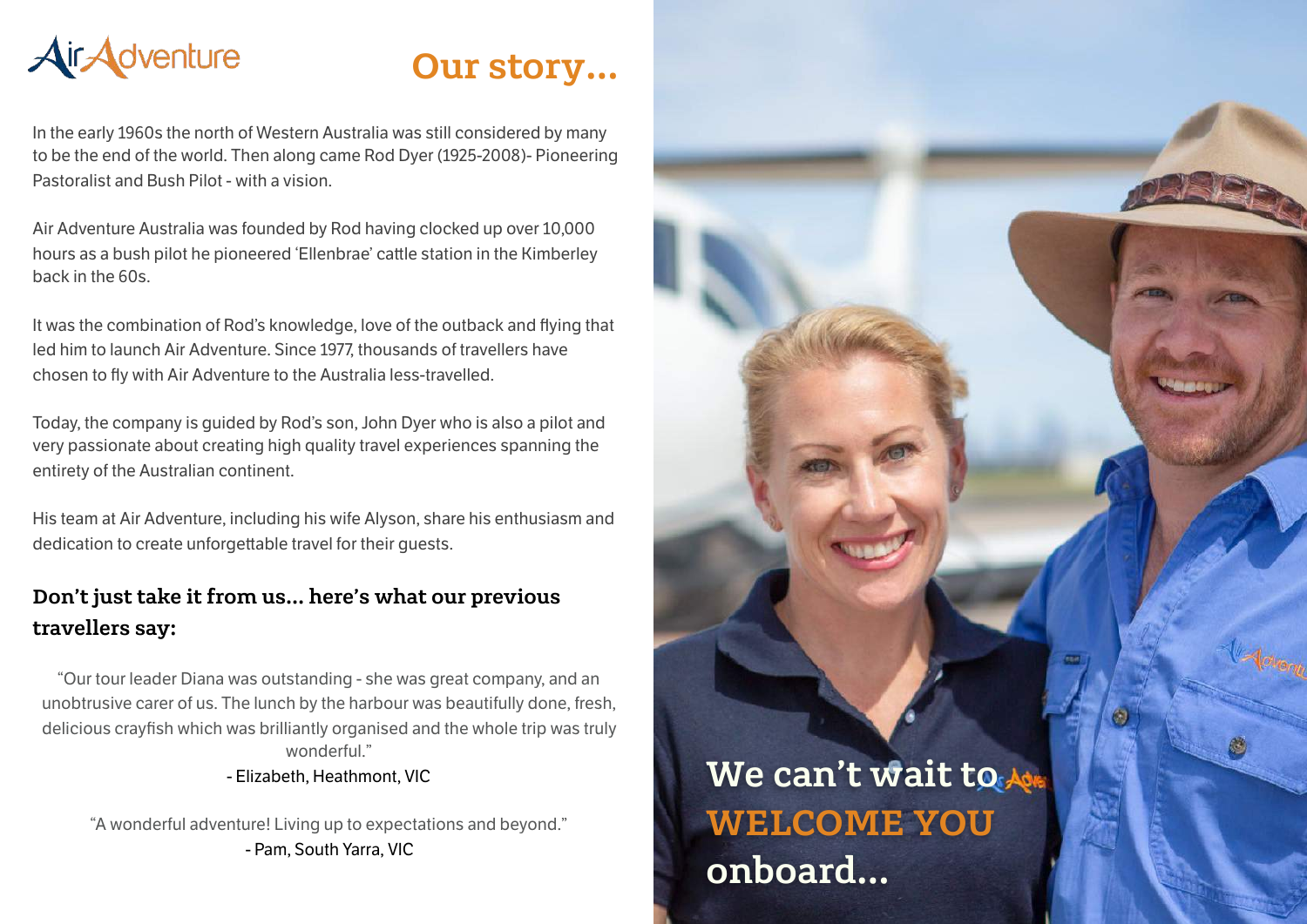

# No devil in this detail…

# Your aircraft:

Travel is in the privately chartered Air Adventure Outback Jet, Pilatus PC-12. This prop-jet aircraft is a fast, reliable outback machine capable of landing on gravel and remote airfields where others in larger aircraft can't. The Outback Jet is operated by Armada Aviation, which holds an Air Operators Certificate issued by CASA. All pilots are highly experienced and carry a Commercial Pilots License. It's equipped with state-of-the-art avionics and is all weather rated with impressive safety features. The interior is spacious with custom leather seating, climate control and clear windows (every seat is the window seat) making in flight viewing a joy.

# Tour departs:

Essendon Airport, Melbourne on 19 September, 2022

# Cost:

AUD \$12,137 per person, twin share or double accommodation only, truly all inclusive. Single accommodation please add AUD \$693 (single accommodation is limited to a maximum of 2).

# Price all inclusive of:

- All private charter flights crewed by a highly experienced Commercial **Captain**
- All accommodation
- All meals (except breakfast day one & dinner on final day.
- Morning tea on most occasions
-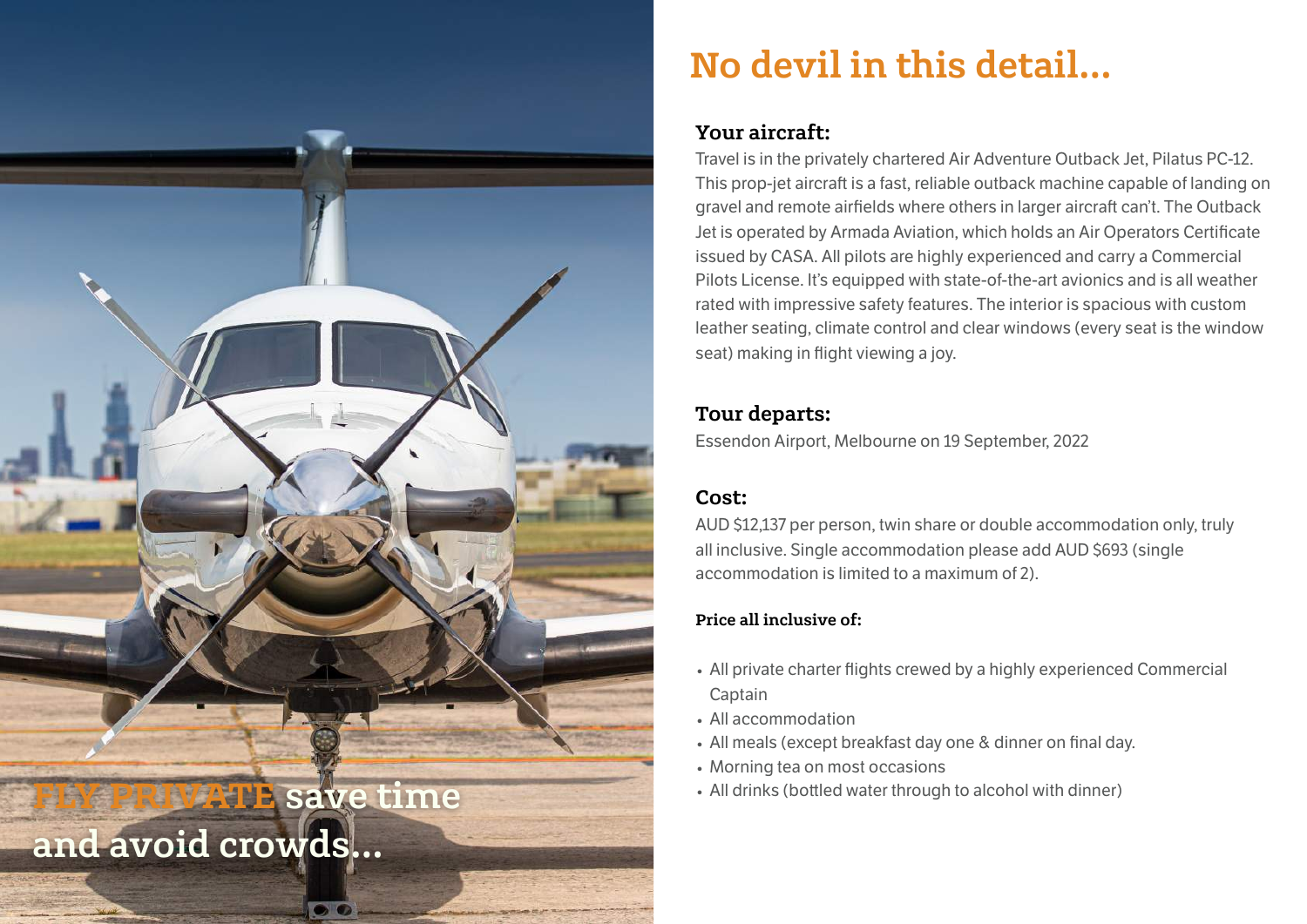# …we promise.

# Price all inclusive of continued:

- All entries, permits, admissions, gratuities/tipping
- All trips, tours, transfers and excursions as outlined in itinerary
- Air safari escorted by experienced Air Adventure tour leader
- Qualified local and indigenous guides along the way

# Not included:

• Items of a personal nature eg. pre-dinner drinks, phone calls, internet, travel insurance

20% deposit is required to confrm your reservation. Balance is due 60 days prior to departure date. Places are limited.

# Note:

There are no fixed departure times for flights conducted on any day of this tour. Departure times will be determined on a day by day basis by discussion between the pilot, tour guide and participants.

# Sit back RELAX you're in safe hands…